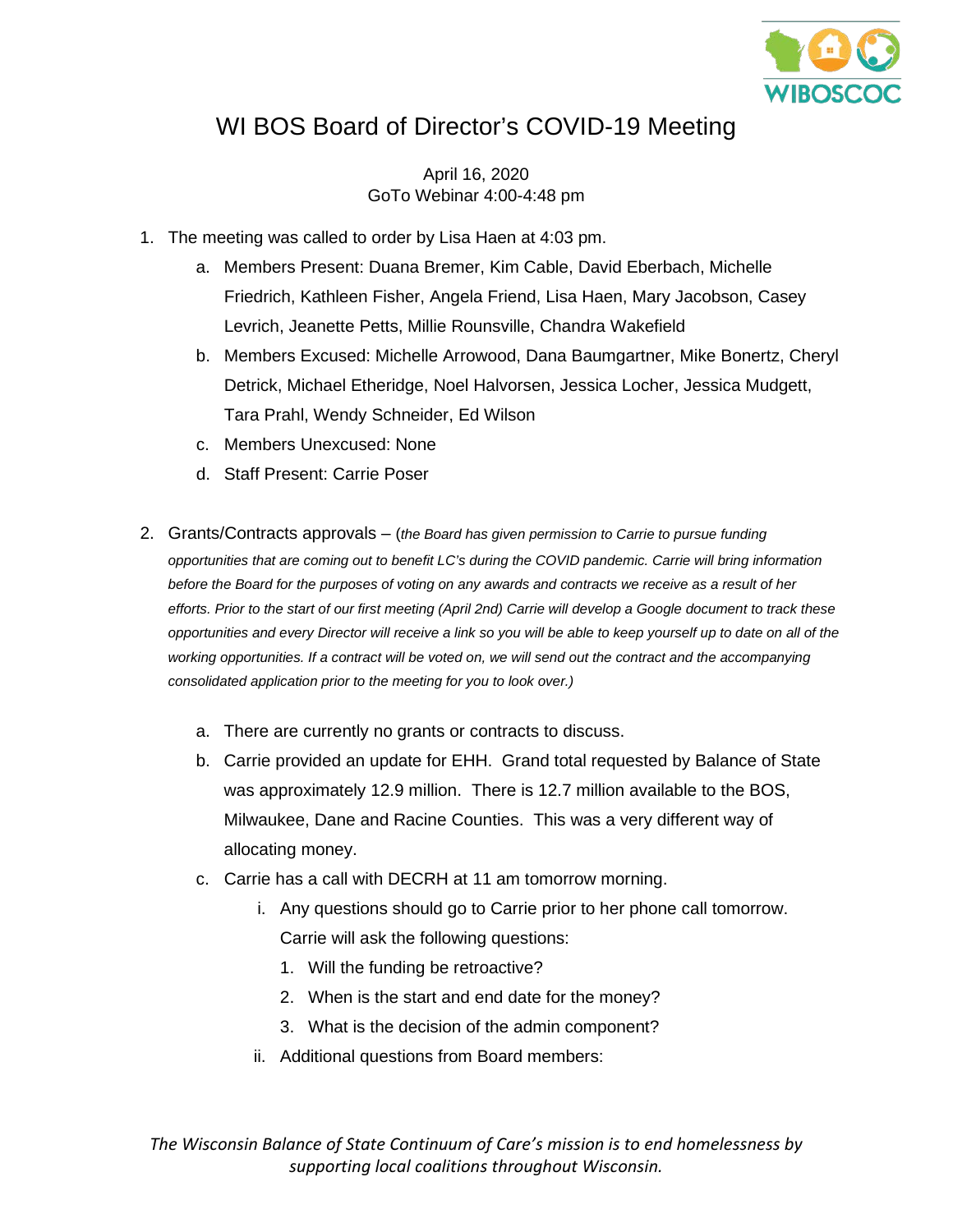

- 1. Any separation in HMIS CARES versus Current money
- 2. Are we still facing the potential decision that the money will go to Dane, Milwaukee and Racine?
- d. Please send any additional questions to Carrie prior to 11 am on 4/17/2020.
- e. There will be a required webinar for Leads to clarify the difference between 2020- 2021, CARES-ESG funding.
- f. FEMA Wisconsin can write for FEMA funds once the state is declared a state of disaster. The funding does not cover the cost of case management. The funding can cover the cost of an emergency not homeless. Example – noncongregate shelter award in California for the first time. They are using HMIS as a data source and Wellsky has the disaster functionality that can be turned on to capture the required data. There is a 90-day motel stay under the FEMA funding. More flexibility with FEMA disaster funds motel vouchers than EFSP funding for motel vouchers.
- g. There is a meeting in two weeks for the EFSP set-aside funding. Carrie sits on that board.
- *3.* Crisis in Communities conversations *(this portion of the meeting is for Directors to discuss any crises that are occurring in local coalitions. This is an opportunity to brainstorm solutions. If you are having some kind of crisis in your community, please come prepared to talk about it. There may be residual effects of closed housing authorities or new encampments or whatever.)*
	- a. Kathleen reported they had a huge uptick in calls for homeless assistance about 5 to 10 a day. They were a typical congregate shelter and now they are using all Emergency Motel Vouchers which will run out of money soon.
	- b. Brief discussion about SAMHSA money for motel vouchers which no one have heard about.
	- c. Lisa and Duana expressed they are having the same issues with increased requests for shelter and motel vouchers. Lisa reported that KHDS received a response from their initial request to the Otter Bremmer Fund for emergency motel vouchers and they are in the second phase of the funding request.
	- d. Kim briefly discussed TEFAP funding. They are getting consistent food deliveries and pantries are brimming. Case managers should be able to get a proxy to be able to pick up and deliver food to clients. They are picking up premade meals to

*The Wisconsin Balance of State Continuum of Care's mission is to end homelessness by supporting local coalitions throughout Wisconsin.*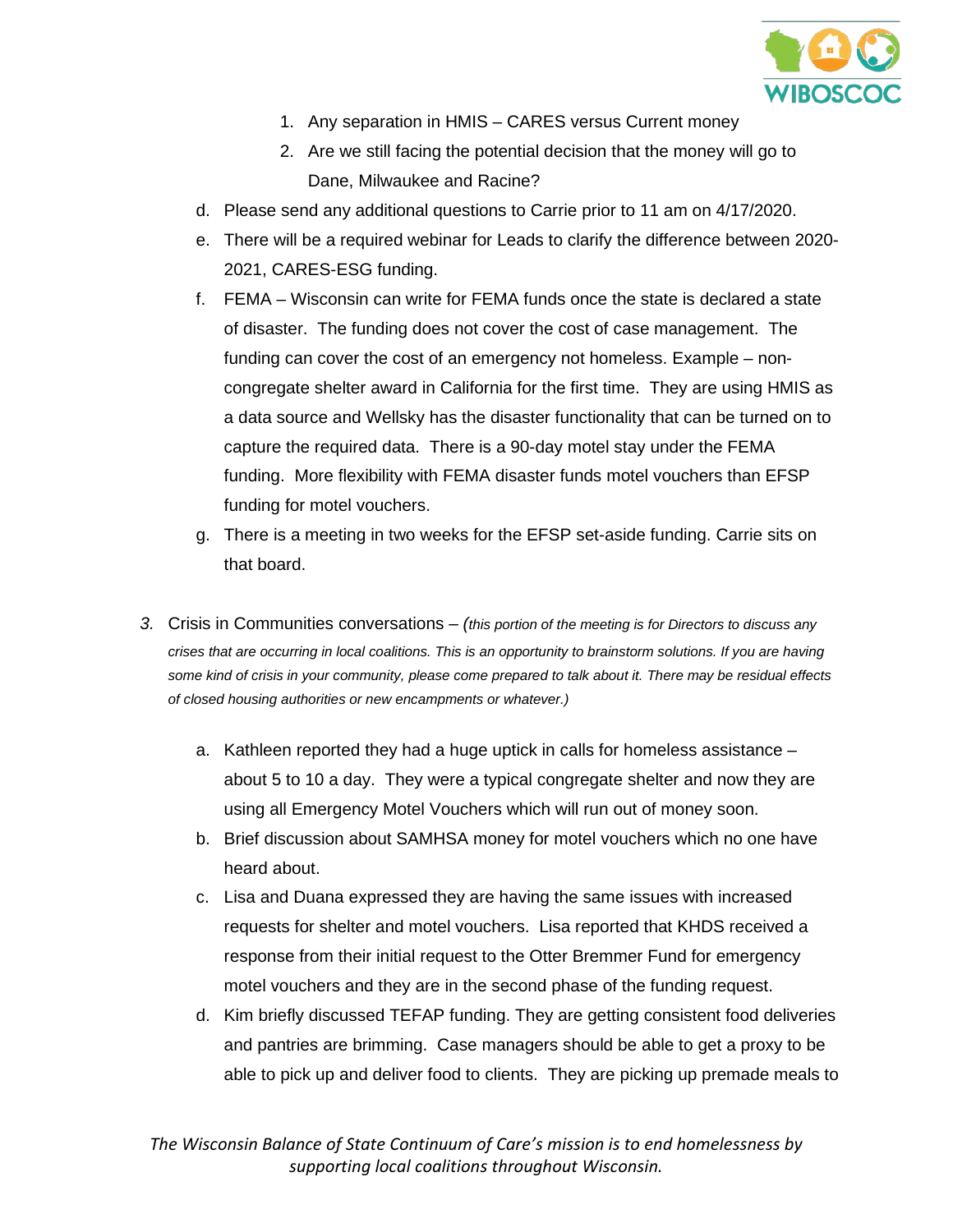

people experiencing food insecurity. Food Share increases have already gone into effect. If people were not getting the full allotment of Food Share for their household size, they should be receiving that full amount now. The DHS Website should have a list of all of the TEFAP Providers in the State and the Providers can provide a list of the food pantries in your area. Making outlets more accessible to people to avoid increased homelessness.

- e. Millie DHS Website not helpful. Suggested to reach out to the EHH Leads maybe or Kitty or Johnathan Bader would have that on a spreadsheet. Carrie will reach out to Jonathon and request the TFAP list to distribute to the BOS membership.
- *4.* Outside noise *(Carrie will report on national news related to homeless services. I.E. HUD, or DHS, or the crisis calls she is on daily with FEMA & United Way, or others.)*
	- a. The Stay at home order was extended until May 24, 2020. Carrie will send out the memo tomorrow. Moratorium on an Executive Order should only be extended if the legislation acts and chooses to extend it. You can apply for energy assistance at any time. The one week wait period for unemployment will be lifted so hopefully people will be able to get their unemployment checks.
	- b. Meredith is sending information out to the membership to make sure people continue to serve clients as required. If you have questions and want information on how other agencies are operating programs in different areas, please reach out to Meredith.
	- c. COC funds cannot be used to purchase cellphones for clients.
	- d. Continue to be express frustration with WHEDA. Concern that they will continue to remain closed through the extended Stay at Home Order.
	- e. CDBG Entitlement communities now is the time to go to the table regarding CDBG. Superior – Northwest Community Action Agency received \$50,000 for motel vouchers and \$250,000 for rental assistance.
	- f. Brief discussion about Stimulus money that is coming soon. Kathleen posted this on the BOS Facebook page last week. Carrie is looking into if the stimulus money is going to be counted as income
	- g. Food Share question was asked regarding a waiver about work requirements and drug testing and are those requirements in place with the increase in Food Share money.

*The Wisconsin Balance of State Continuum of Care's mission is to end homelessness by supporting local coalitions throughout Wisconsin.*